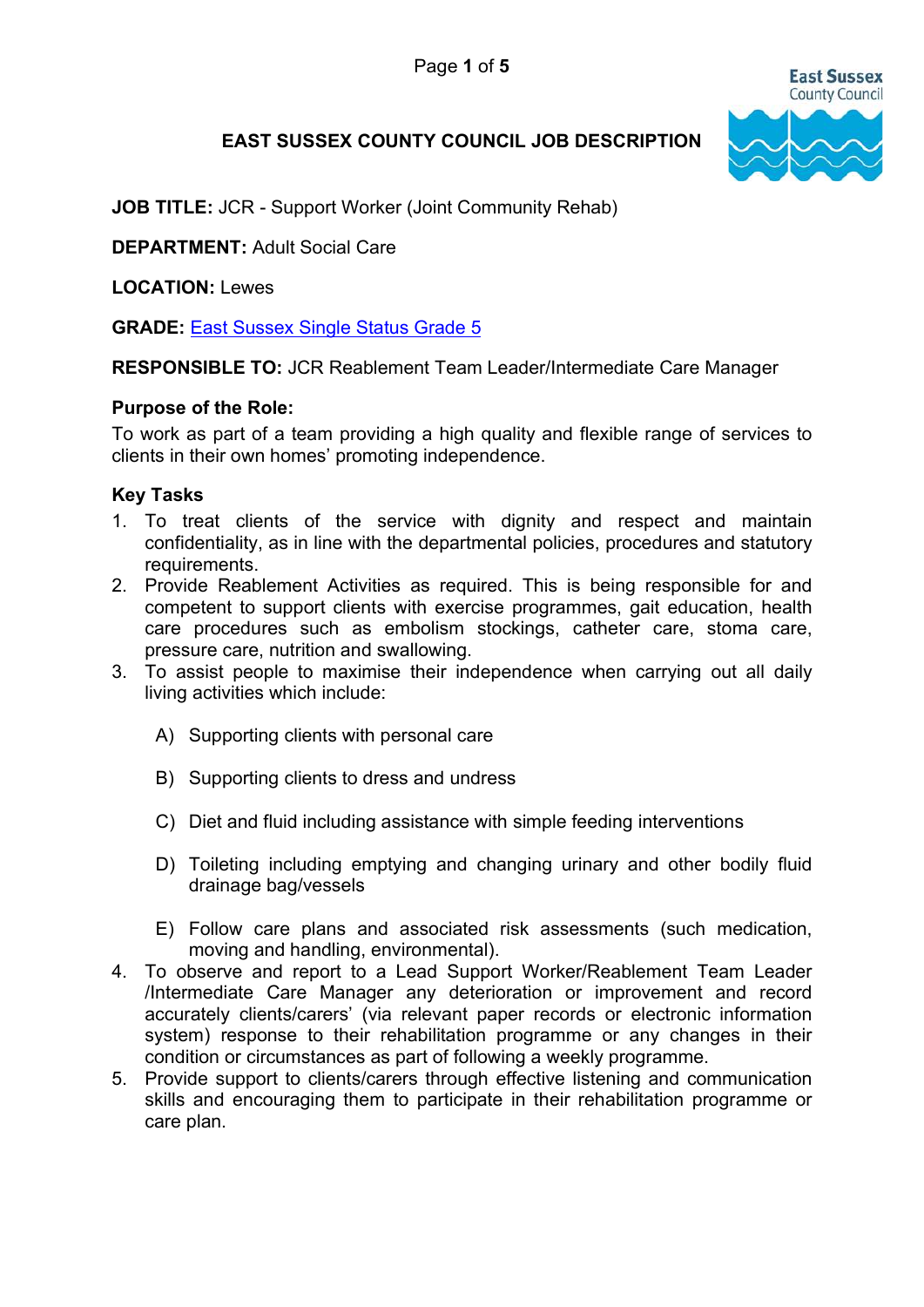- 6. Maintain health and safety for self and others in the performance of duties in accordance with the Department Health and Safety policies. Safeguard the wellbeing of clients and report any concerns promptly.
- 7. Contribute to positive working relationships within the team and attend team meetings, supervisions and training as and when required.
- 8. Administer medication and/or provide supervision of medication and keep accurate medication records in accordance with Departmental policy and procedures. Liaise with medical services when required regarding the administration and/or supervision of medication.
- 9. Participate in a working rota designed to meet the needs of the service.
- 10. Undertake other duties as required supporting the day-to-day services and needs of the clients and the team. You will also be expected to help in emergency situations in the community and may be required to provide care in other establishments to support Adult Social Care fulfil their Care Act responsibilities. i.e. you may be required to assist clients in an independent home in the community, which the organisation needs to assist.
- 11. Work within an inter-professional framework with other health and social care professions, voluntary organisations and other agencies involved in the care of the clients.
- 12. Comply at all times to the standards and codes of conduct set out by Skills for Care.

This job description sets out the duties of the post at the time when it was drawn up. Such duties may vary from time to time without changing the general character of the duties or the level of responsibility entailed. Such variations are a common occurrence and cannot of themselves justify a reconsideration of the grading of the post.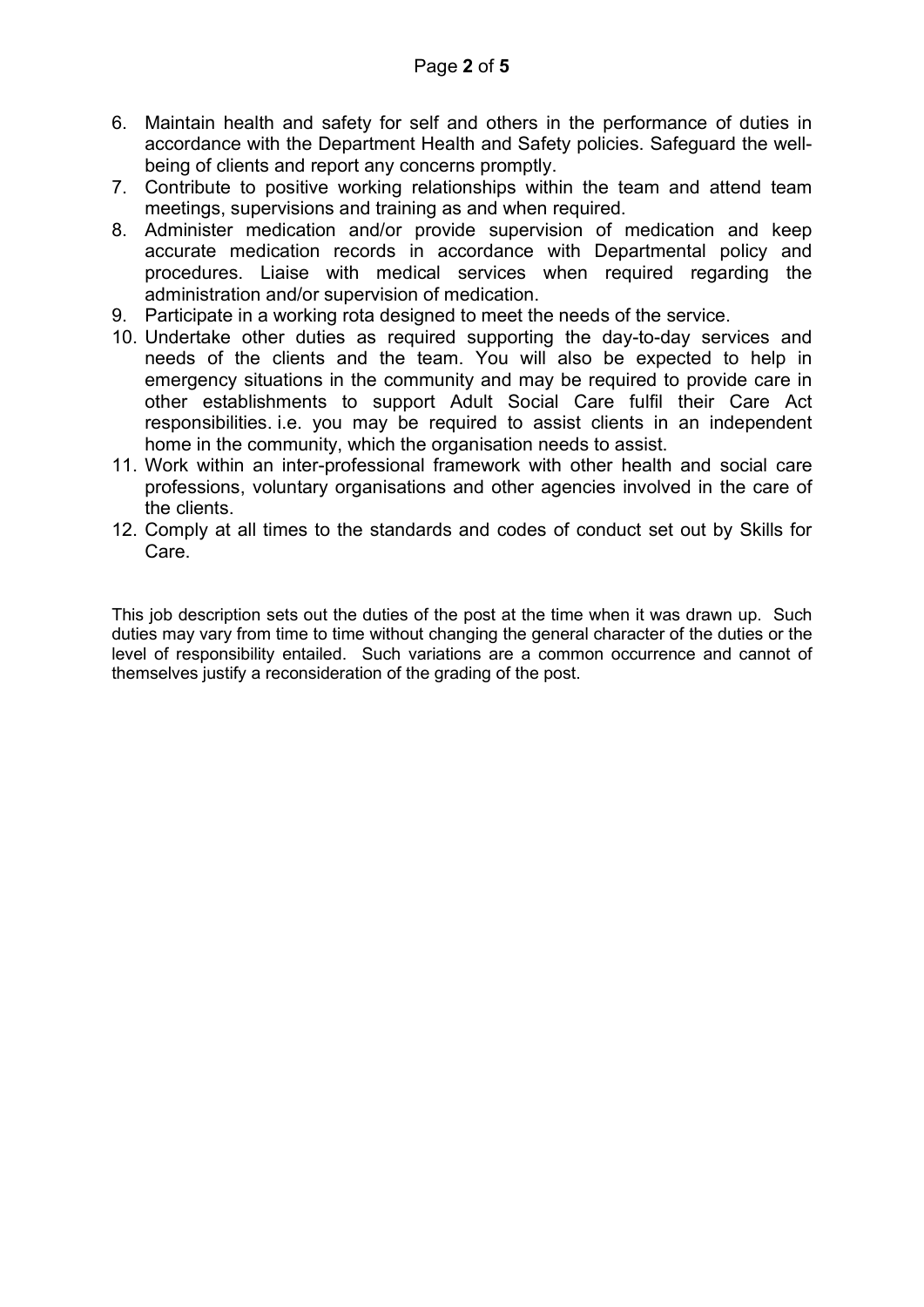# EAST SUSSEX COUNTY COUNCIL PERSON SPECIFICATION

## Essential key skills and abilities

These criteria will be assessed at the application and interview stage

- Able to identify and assess needs and skills of clients.
- Effective communication skills verbal and written.
- Able to provide good work practice with intimate personal care and simple health related tasks.
- Able to follow rehabilitation activities as prescribed by occupational therapists and/or physiotherapists.
- Ability to liaise and work co-operatively with clients, carers, colleagues and other professionals in any setting.
- Ability to work effectively, both within the team and unsupervised.
- Ability to maintain accurate records.
- Able to follow a care plan and risk assessments so able to work with clients and their carers.
- To have a person-centred care approach.
- Commitment to personal development and new skills acquisition where required.
- Ability to converse at ease with customer and provide advice in accurate spoken English

#### Essential education and qualifications.

These criteria will be evidenced via certificates, or at interview

- QCF level 1 in Maths and English or above or willing to undertake and pass the fundamental skills assessment for Maths and English
- Willingness to undertake relevant care qualification if required

#### Desirable education and qualifications.

These criteria will be evidenced via certificates, or at interview

- Adult care worker Level 2 apprenticeship
- Health care support worker Level 2 apprenticeship
- Level 2 Diploma in Care
- Level 2 Diploma in Healthcare Support
- Care Certificate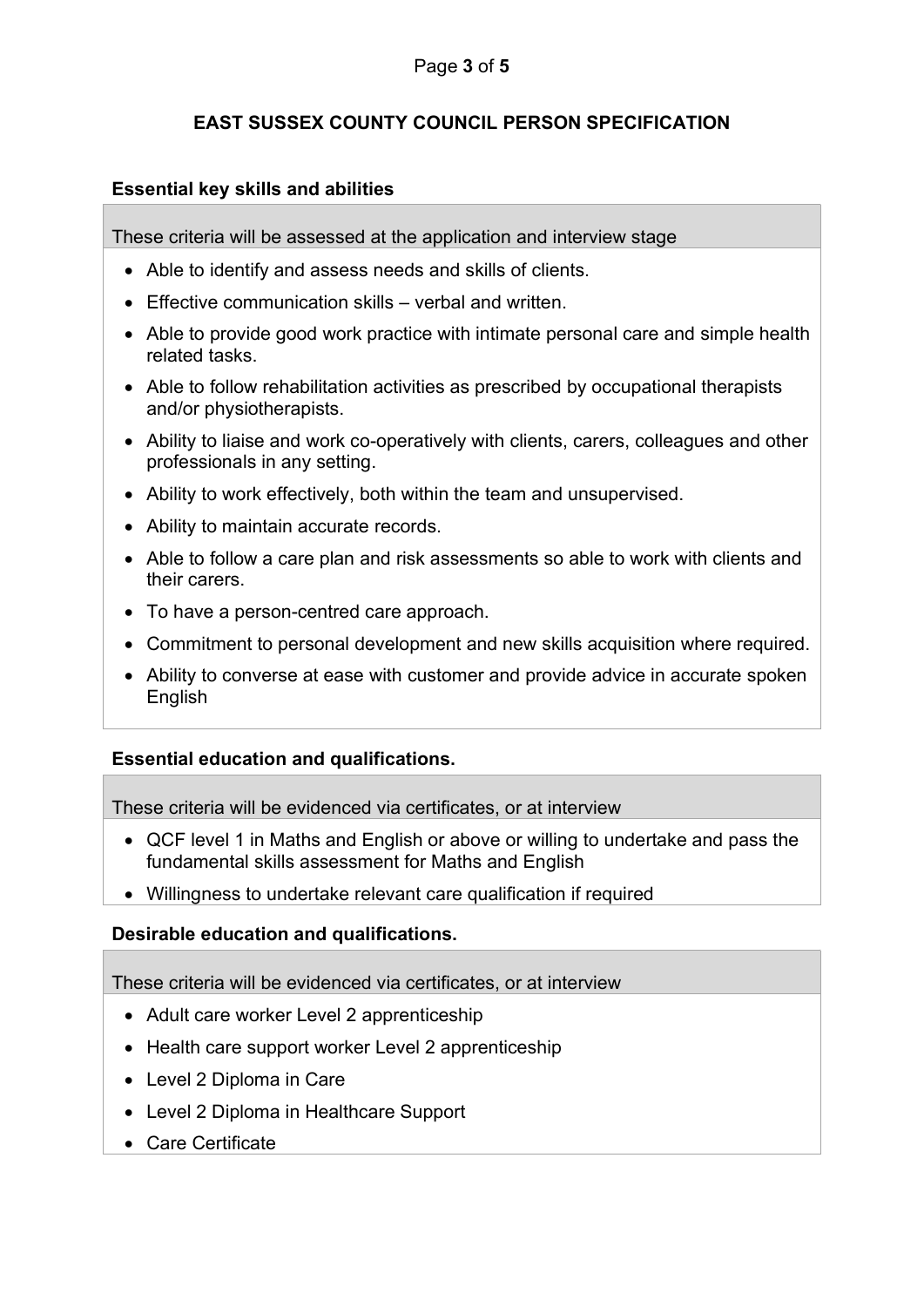# Essential knowledge

These criteria will be assessed at the application and interview stage

- Understanding of the philosophy of working alongside clients.
- Health and Social Care Act.
- Comply with the Department's standards in line with Skills for Care Code of Conduct.

# Desirable knowledge

These criteria will be assessed at the application and interview stage

- Health and Safety.
- First Aid
- Moving and Handling.
- Basic Food Hygiene.
- CQC Fundamental standards and Key Lines of Enquiries

# Desirable experience

These criteria will be assessed at the application and interview stage

- Experience of assisting with rehabilitation programmes.
- Experience of working with older people and people with mental health needs.
- Experience of caring in a community, hospital, residential or intermediate care setting.
- Understanding of conditions/diseases associated with older people.

# Other essential criteria

These criteria will be assessed at the application and interview stage

- Effective organisational skills.
- Ability to empathise.
- Forward thinking, well-motivated and flexible (including flexible hours).
- Good team working skills
- Flexible working to include evenings and weekends.
- Have a driving licence and access to a vehicle or be able to fully demonstrate the travelling requirements of the post.

Date (drawn up): Modified February 2022 Reference of Officer(s) drawing up person specifications: Job Evaluation Reference: 12034